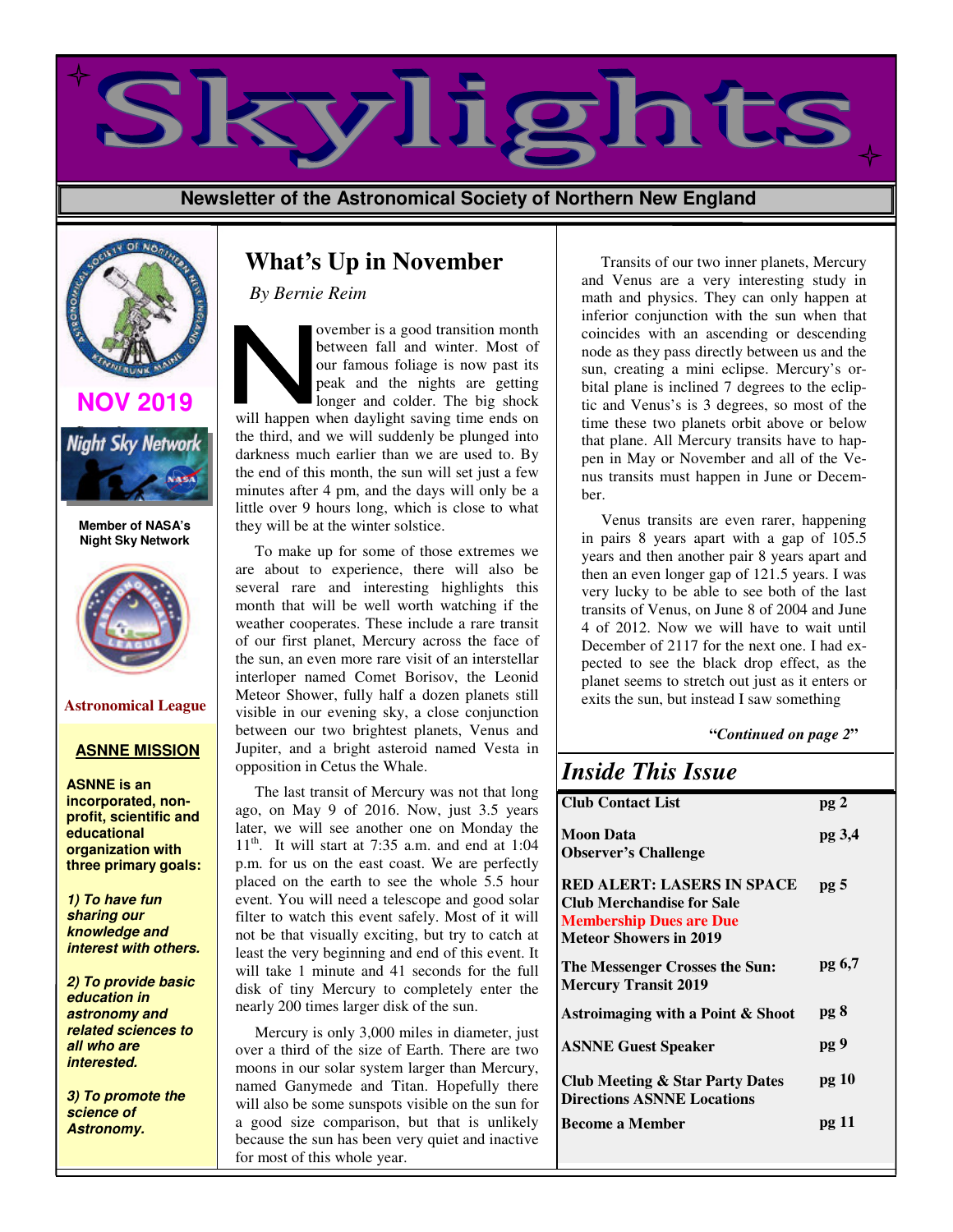# **Club Contacts**

#### **Officers:**

**President:**  Ron Burk rdavidburk@yahoo.com

**Vice President:**  Bernie Reim berniereim@kw.com

**Secretary:**  Carl Gurtman carlgurt@msn.com

**Treasurer:**  Ian Durham idurham@anselm.edu

#### **Board of Directors:**

Gary Asperschlager gasperschlager@gmail.com

Larry Burkett larrybu32@yahoo.com

Keith Brown silverado93@twc.com

**Star Party Co-ordinator:**

Carl Gurtman carlgurt@msn.com

#### **Skylights Editor:**

Paul Kursewicz pkursewicz@myfairpoint.net

#### **Website Manager:**

Nan Musgrave mzgrvz@outlook.com

#### **NASA Night Sky Network Co-ordinator:**

Joan Chamberlin starladyjoan@yahoo.com

**JPL Solar System Ambassador:** 

Joan Chamberlin starladyjoan@yahoo.com

### **What's Up "***Continued from page 1***"**

much more dramatic and memorable. I saw the entire atmosphere of Venus outlined against the blackness of space as a brilliantly glowing semi-circular arc of pure silver light just as Venus was exiting the sun, which took about 15 minutes, much longer that it will take Mercury to exit the sun.

 Even though they happen 13 times per century, the next transit of Mercury will not happen until 11/13/2032 and the next one visible for us not until 2049, so definitely try to see and photograph this one. We will have telescopes set up outside of the Southworth Planetarium on the Portland Campus of USM for this event if it is clear. If not, try to watch live feeds of this rare event that will have the benefit of live commentary from scientists, teachers, and other astronomers.

 There is a comet named Borisov now near Leo that came in from another solar system, based on its hyperbolic orbit. It is still getting closer and brighter, but it will only reach  $15^{\text{th}}$ magnitude and will require at least a 12-inch telescope to see or photograph. Just two years ago we had another visitor from another solar system, which was probably an asteroid. Named Oumuamua, which means "scout" in Hawaiian, it has already exited our solar system again. These events may be much more common than we think, but these are very faint objects which are hard to detect.

 The annual Leonid meteor shower will peak on Sunday morning the  $17<sup>th</sup>$ , but the waning gibbous moon will rise by 9 pm, washing out most of these meteors this year. One of the most incredible astronomical events that I have ever witnessed, other than the total solar eclipse two summers ago in Idaho, was seeing nearly 1,000 Leonids per hour for 3 hours on the morning of 11/18/2001 from our new observatory in Kennebunk.

 Most of the action is still taking place in our evening sky. Both Jupiter and Saturn are still the "stars" of our evening sky, but now Venus and Mercury will be joining the pair of our two largest planets that were with us all summer and fall. Watch as Venus catches up with Jupiter all month long. It will get to within just one degree by the  $22<sup>nd</sup>$  and then pass Jupiter, creating a nice line of 3 bright planets in our evening sky, Saturn, Venus, and Jupiter. Watch the thin waxing crescent moon pass by all 3 of them during the last few days of this month.

The planets Uranus and Neptune are still near their best in our evening sky, but you will need a telescope to see them. Mars is the only exception as the lone morning planet now, rising about 2 hours before sunrise.

 The fourth largest asteroid, named Vesta, will reach opposition in Cetus, near Taurus, on the  $7<sup>th</sup>$ . It will reach 6.6 magnitude, not quite bright enough to be seen without optical aid. At 326 miles in diameter, the size of Arizona, Vesta is not quite round enough or large enough to be classified as a dwarf planet like Ceres and Pluto.

Nov.1. The waxing crescent moon will be near Saturn tonight and the next night.

Nov.3. Daylight-saving times ends at 2 am. On this day in 1957 the Russians launched Sputnik 2, only a month after they launched the first Sputnik satellite.

Nov. 4. First quarter moon is at 5:24a.m.

Nov.6. On this day in 1572, Tycho Brahe discovered a supernova in Cassiopeia without a telescope, since that was not invented until 36 years later.

Nov.8. Edmund Halley was born on this day in 1656. The most famous of all comets is named after him, even though he never actually saw it himself, nor did he see any of the Venus transits.

Nov.9. Carl Sagan was born on this day in 1934. Mars and Spica form a nice pair in the morning sky in Virgo 45 minutes before sunrise.

Nov. 11. Mercury will transit the sun today starting at 7:35 am and lasting until 1:04 p.m.

Nov.12. Full moon is at 8:36 a.m. This is also called the Beaver or Frosty Moon.

Nov. 17. The Leonid meteor shower peaks tonight. Caused by Comet Temple-Tuttle, you could normally expect about 20 meteors per hour, but the moon will rise by 9 pm.

Nov.19. Last quarter moon is at 4:12 p.m.

Nov.22. Venus and Jupiter will be just over one degree apart tonight 45 minutes after sunset.

Nov.25. Look for Mars and Mercury in the morning sky along with a thin sliver of a moon.

Nov.26. New moon is at 10:07 a.m.

Nov.27,28,29. The waxing crescent moon will nicely point out Jupiter, then Venus, and then Saturn in succession over these 3 evenings about 45 minutes after sunset.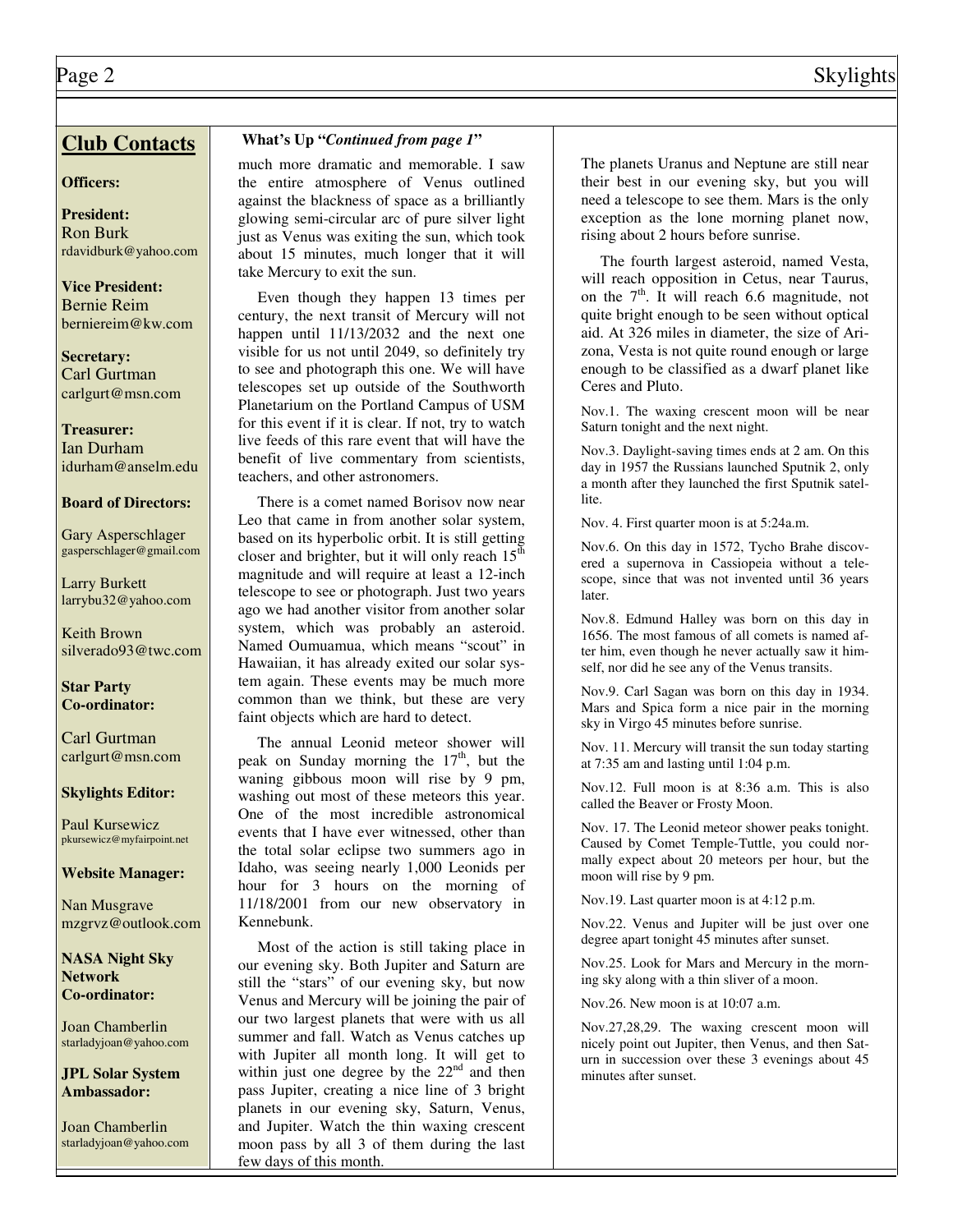# Moon Phases

**Nov 4**  First Quarter

> **Nov 12**  Full

**Nov 19**  Last Quarter

**Nov 26** 

# Moon Data

**Nov 2**  Saturn 0.6º north of Moon

Pluto 0.4º north of Moon

**Nov 6** Neptune 4º north of Moon

**Nov 7** Moon at apogee

**Nov 10** Uranus 4º north of Moon

**Nov 23**  Moon at perigee

**Nov 24** Mercury 1.9° south of Moon

**Nov 28** Venus 1.9º south of Moon

Jupiter 0.7º south of Moon

### **[Editor: This article is a re-print of Glenn's November 2012 Observer's Challenge]**

# **OBSERVER'S CHALLENGE\* –NOVEMBER, 2019 by Glenn Chaple**

**Struve 2816 and 2819 – Triple and Double Stars in Cepheus** 

There's something hypnotic about a double star – two gleaming points of light shining bravely through the surrounding darkness. A triple star is even more mesmerizing. Place a double star and triple star in the same eyepiece field, and the visual effect is stunning. This is what greets the eye when you view the triple/ double star combo Struve 2816 and Struve 2819.

 Struve 2816 and Struve 2819 are among the 3000-plus double and multiple stars catalogued by the Russian astronomer F.G.W. Struve in the 1820s and 30s. They lie in Cepheus, about a degree south of mu () Cephei (Herschel's "Garnet Star").

 The triple star Struve 2816 consists of a magnitude 5.7 primary flanked by two 7.5 magnitude stars at distances of 12 and 20 arc-seconds. Just 12 arc-minutes away is Struve 2916 - a magnitude 7.5 and 8.5 duo, separated by 13 arc-seconds.

 Struve 2816 and Struve 2819 appear together even in the eyepiece field of large-aperture Dobs, but I find the most eye-pleasing views are through smallaperture scopes. Large instruments clutter up the field with a distracting number of faint background stars. Struve 2816 and Struve 2819 are part of the wide open cluster Trumpler 37 which, in turn, is immersed in the huge emission nebula IC 1396.

 **"***Continued on page 4* **"**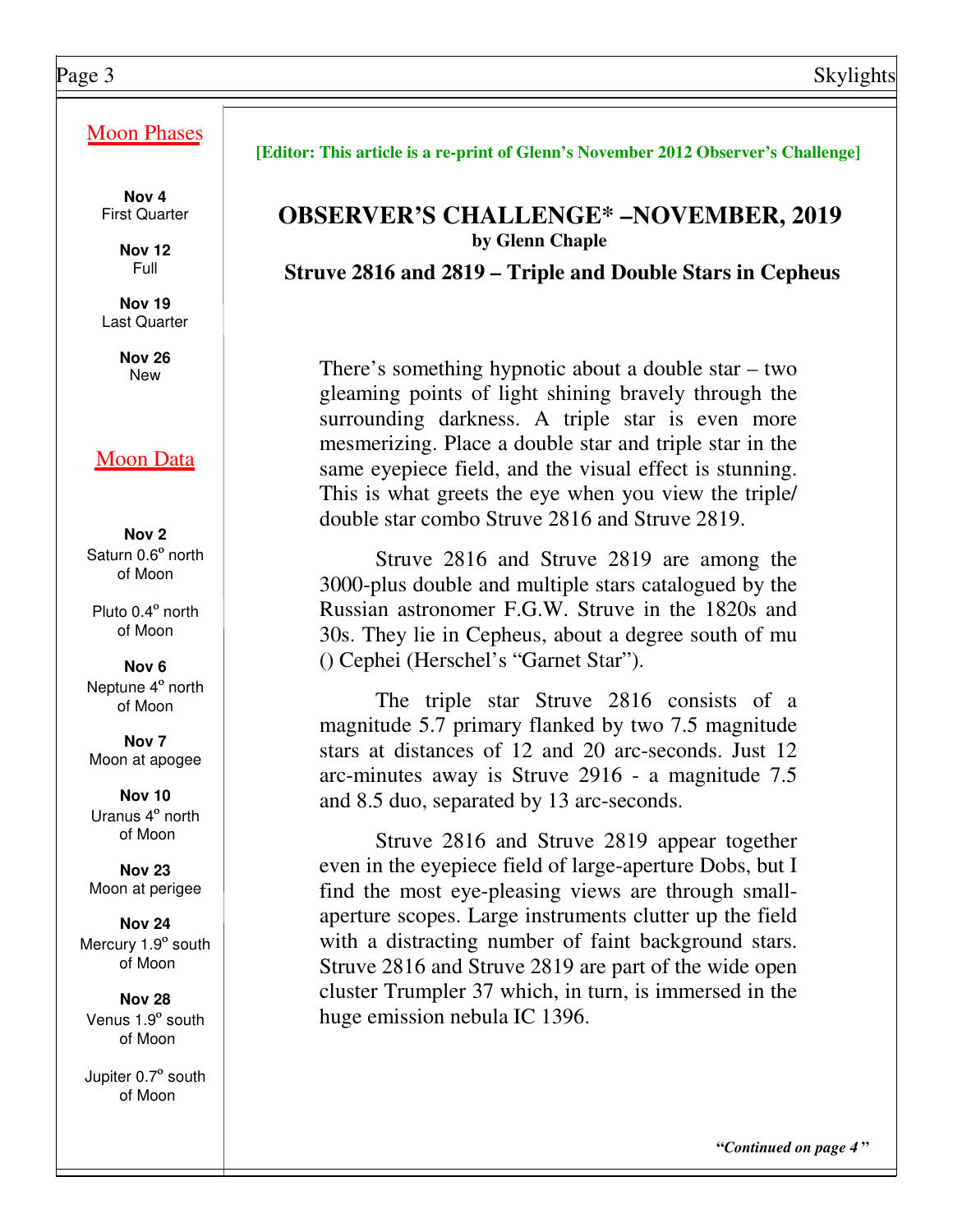The accompanying finder chart/ photograph and eyepiece sketch come from the Starsplitters website (http://bestdoubles.wordpress.com), a wonderful collaboration by amateur astronomers John Nanson and Greg Stone. It's a mustvisit blog for the double star enthusiast!



**(from "Starsplitters" – Nanson and Stone)** 

\**The purpose of the Observer's Challenge is to encourage the pursuit of visual observing and is open to everyone who is interested. Contributed notes, drawings, or photographs will be published in a monthly summary. Submit them to Roger Ivester (rogerivester@me.com). To access past reports, log on to rogerivester.com/category/observers-challenge-reports-complete.*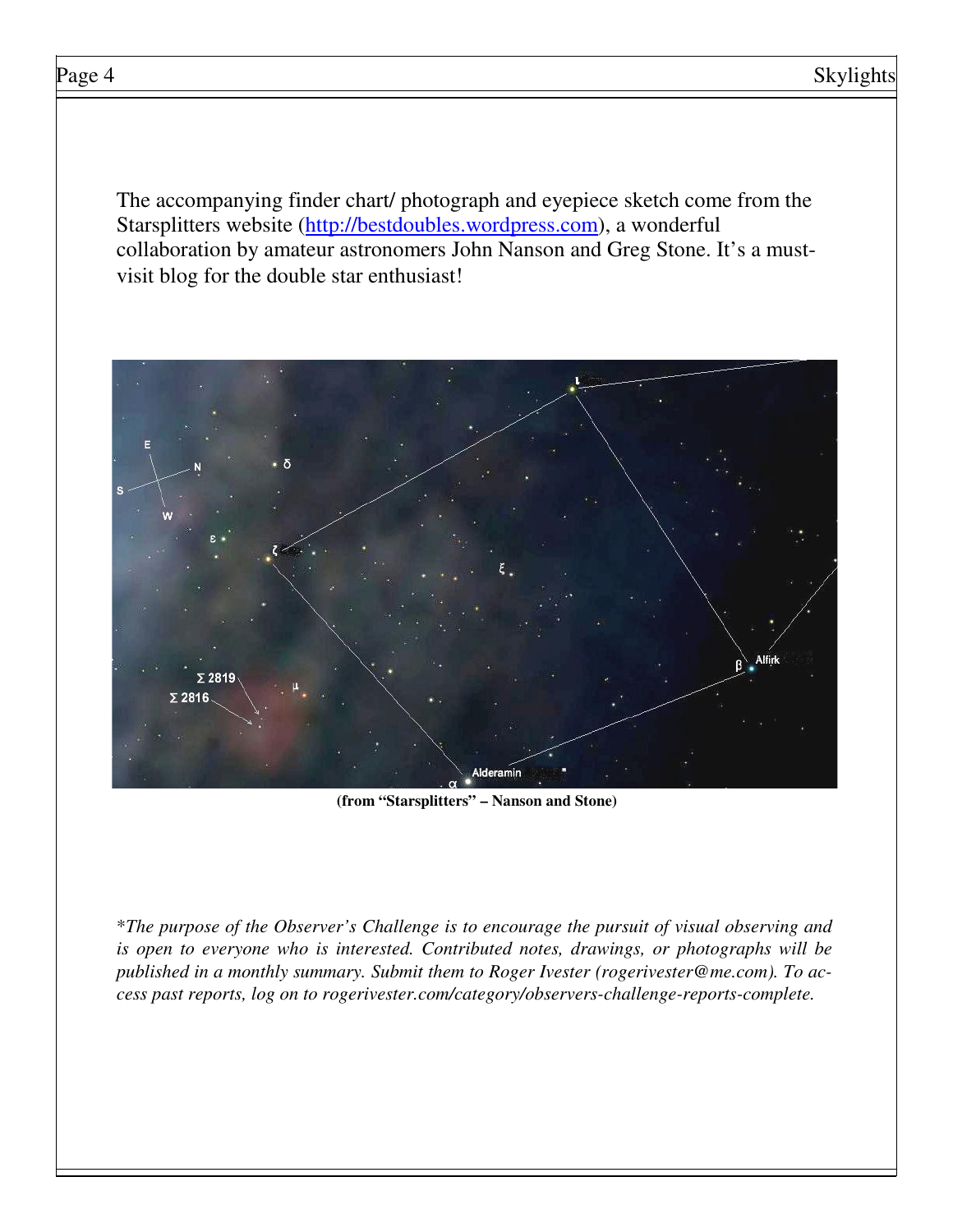# Page 5 Skylights

# Principal **Meteor** Showers in 2019

**January 4 Ouadrantids** 

> **April 22** Lyrids

**May 6** Eta Aquarids

**July 30** Delta Aquarids

> **August 12** Perseids

**October 9** Draconid

**October 21** Orionids

**November 9** Taurids

**November 18** Leonids

**November 26** Andromedids

**December 14 Geminids** 

**December 22** Ursids

*Note: Dates are for maximum*

# **MEMBERSHIP DUES**

**Membership fees are for the calendar year beginning in January and ending in December. Dues (see page 11 for prices) are payable to the treasurer during November for the upcoming year. New members who join during or after the month of July shall pay half the annual fee, for the balance of the year. Checks should be made payable to the Astronomical Society of Northern New England (A.S.N.N.E). If you would like to mail in your dues, use the form on page 11.** 

**A Member who has not paid current dues by the January meeting will be dropped from membership, (essentially a two-month grace period.) Notice of this action shall be given to the Member by the Treasurer. Reinstatement shall be by payment of currently due dues.** 

# **Our Club has Merchandise for Sale at: www.cafepress.com/asnne**







All money raised goes to our operating fund. **Any design can be put on any item.** 

**Contact David Bianchi dadsnorlax@yahoo.com** for further details.

# RED ALERT — Downward Pointing Lasers

NASA is planning to use (or is already using) downward pointing lasers which are mounted on their spacecrafts. For those of us who look at the night sky through a telescope, or a pair of binoculars, this is a potential hazard. If a laser beam enters our instrument at the very time we are viewing, eye injury or blindness could occur. Contact physicist, Dr. Jennifer Inman, jennifer.a.inman@nasa.gov and tell a her your concerns about this perilous issue. Why should we have to live in fear each time we look into a telescope or a pair of binoculars? This is unacceptable!

 $\ge$ жанаматанаматанаматанаматанаматанаматанаматанаматанаматанаматанаматанаматанаматанаматанаматанаматана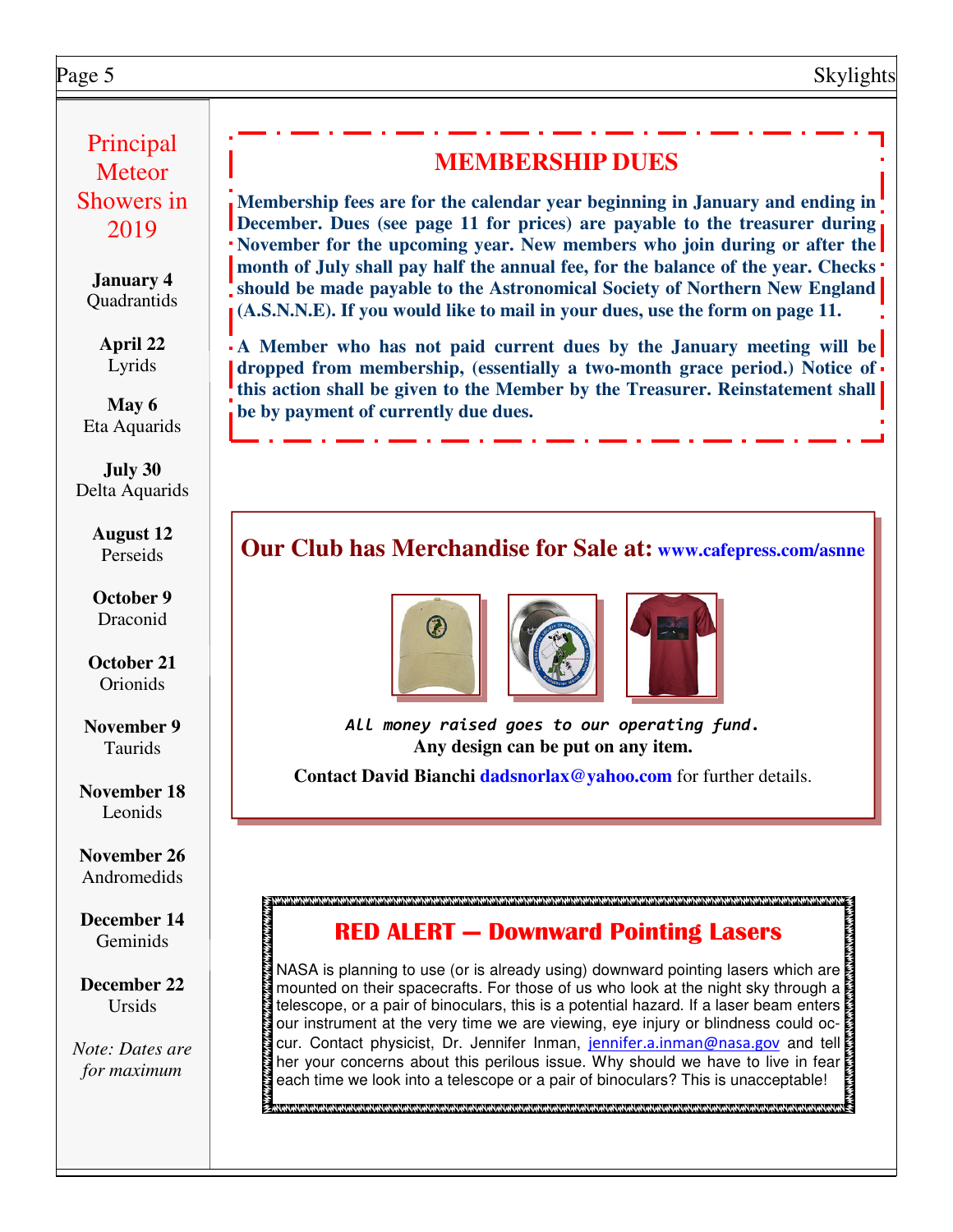

## **This article is distributed by NASA Night Sky Network**

The Night Sky Network program supports astronomy clubs across the USA dedicated to astronomy outreach. Visit nightsky.jpl.nasa.org to find local clubs, events, and more!

# **The Messenger Crosses the Sun: Mercury Transit 2019**

By David Prosper

Did you know that there are two other objects in our skies that have phases like the Moon? They're the inner planets, found between Earth and the Sun: Mercury and Venus. You can see their phases if you observe them through a telescope. Like our Moon, you can't see the planets in their "new" phase, unless they are lined up perfectly between us Earthlings and the Sun. In the case of the Moon, this alignment results in a **solar eclipse**; in the case of Mercury and Venus, this results in a **transit**, where the small disc of the planet travels across the face of the Sun. Skywatchers are in for a treat this month, as Mercury transits the Sun the morning of **November 11**!

You may have seen the transit of Venus in 2012; you may have even watched it through eclipse glasses! However, this time you'll need a solar telescope to see anything, since eclipse glasses will only reveal the Sun's blank face. Why is that? Mercury is the smallest planet in our solar system, and closer to the Sun (and further away from Earth) during its transit than Venus was in its 2012 transit. This makes Mercury's disc too small to see without the extra power of a telescope. Make absolutely certain that you view the transit via a telescope equipped with a safe solar filter or projection setup. Do NOT combine binoculars with your eclipse glasses; this will instantly burn a hole through the glasses – and your eyes! While most people don't have solar telescopes handy, many astronomy clubs do! Look for clubs hosting Mercury transit observing events near you at bit.ly/findnsn (USA) or at bit.ly/awbtransit (worldwide).

What a fun opportunity to see another planet during the day! This transit is expected to last over five hours. Folks on the East Coast will be able to watch the entre transit, weather permitting, from approximately 7:35 am EST until around approximately 1:04 pm EST. Folks located in the middle of North America to the west coast will see the transit already in progress at sunrise. The transit takes hours, so if your weather is cloudy, don't despair; there will be plenty of time for skies to clear! You can find timing details and charts via eclipse guru Fred Espenak's website: bit.ly/mercurytransit2019

Mercury's orbit is small and swift, and so its position in our skies quickly changes; that's why it was named after the fleet-footed messenger god of Roman mythology. In fact, if you have a clear view of the eastern horizon, you'll be able to catch Mercury again this month! Look for it before dawn during the last week of November, just above the eastern horizon and below red Mars. Wake up early the morning of November  $24<sup>th</sup>$  to see Mars, the Moon, and Mercury form a loose triangle right before sunrise.

Discover more about Mercury and the rest of our solar system at nasa.gov

**"***Continued on page 7***"**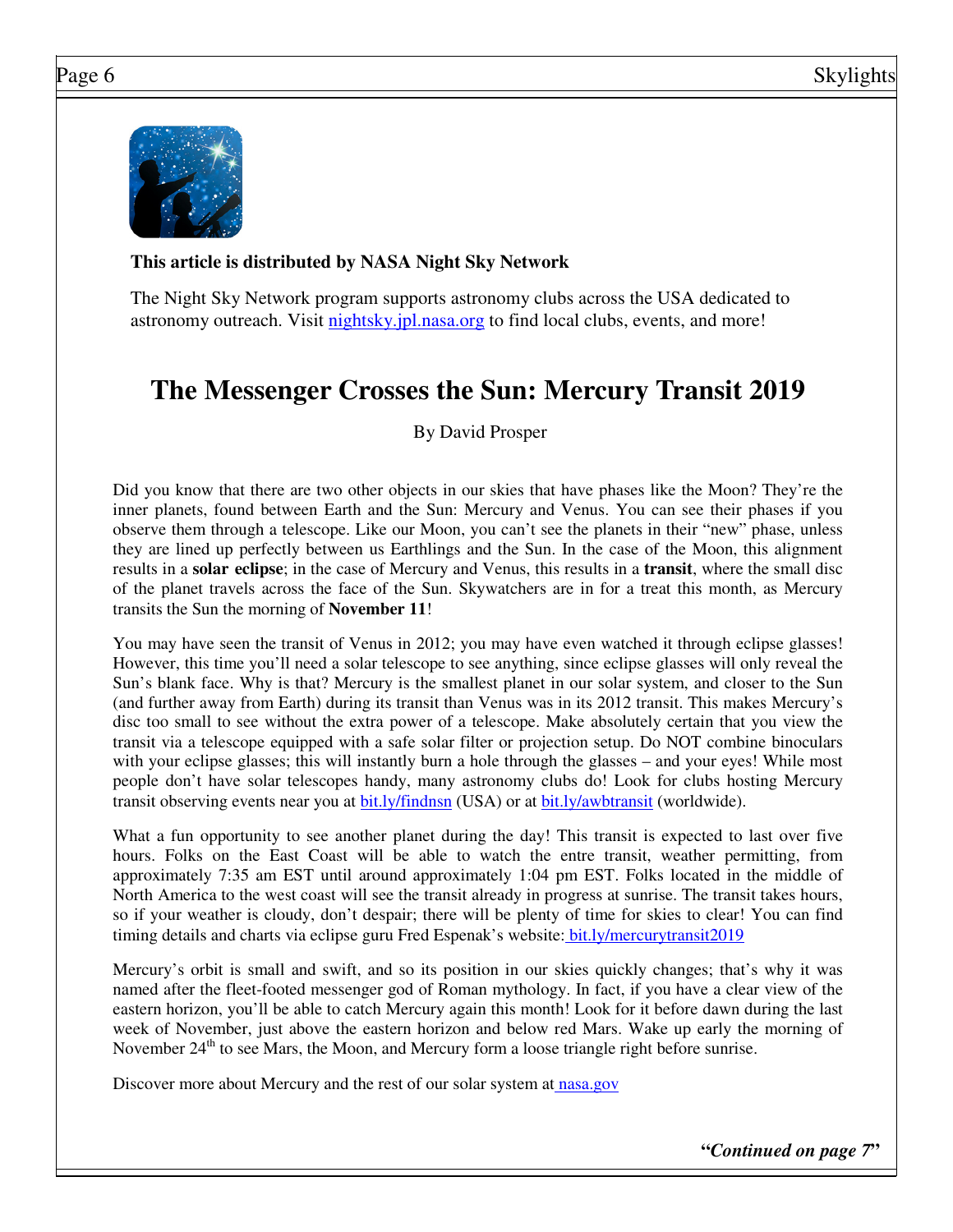# Page 7 Skylights



**Photo of the May 9, 2016 transit of Mercury. Mercury is the small dot on the center right. Note how tiny it is, even compared to the small sunspot on the center left. Credit: Dave Huntz** 



**This photo from the same 2016 transit event shows Mercury a bit larger, as it should; it was taken at a higher magnification through a large 16 inch telescope! Credit: J. A. Blackwell**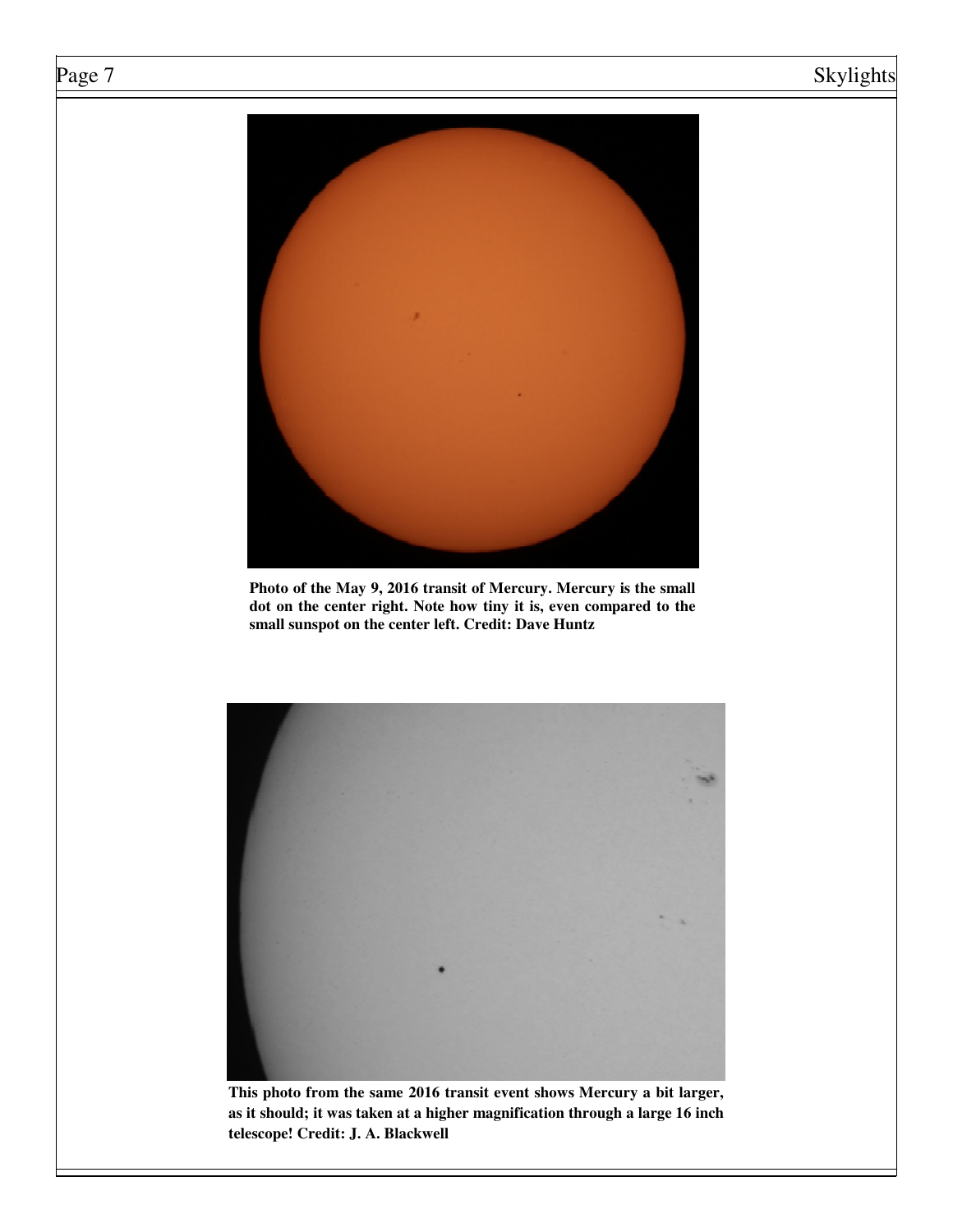# **Point and Shoot Camera Astroimaging**

# **Canon Powershot SX50 HS**

*Image & write-up submitted by Paul Kursewicz* 

**Helix Nebula (NGC 7293) Specs: RAW, f/3.5, FL 1200mm, 14 x 4 min, ISO 1600, 9-25-19**



The **Helix Nebula** is a large planetary nebula located approximately 695 light years from Earth in the constellation Aquarius. The nebula's striking appearance earned it the nickname the "Eye of God." The nebula appears as almost one-half the Moon's diameter but actually spans about 2.87 light years. The ring shape can only be resolved with large amateur telescopes or by astroimaging. It has an apparent visual magnitude of 7.6 and is the nearest bright nebula to our solar system. However, after saying that, it was very difficult find. My first attempt to find it was during this year's Starfest. After 2 hours of hunting (with Bern's help) we found it. A tiny dim fuzzy spec at the very top of my camera's LCD screen. I then zoomed in with my camera lens to get a better look at it. It is difficult to find because from mid-northern latitudes, the Helix Nebula does not rise very high in apparent altitude into the sky. From 43 degrees north, the Helix Nebula doesn't quite reach 30 degrees over the horizon. So to get a good look at it, and good pictures, I needed it to be located at its highest point in the sky — due South. Unfortunately, the low Southern sky at Starfield has a lot of light pollution. About a week or so later I went back to Starfield and took multiple images of the Helix. After stacking and editing, I was very pleased with the end result.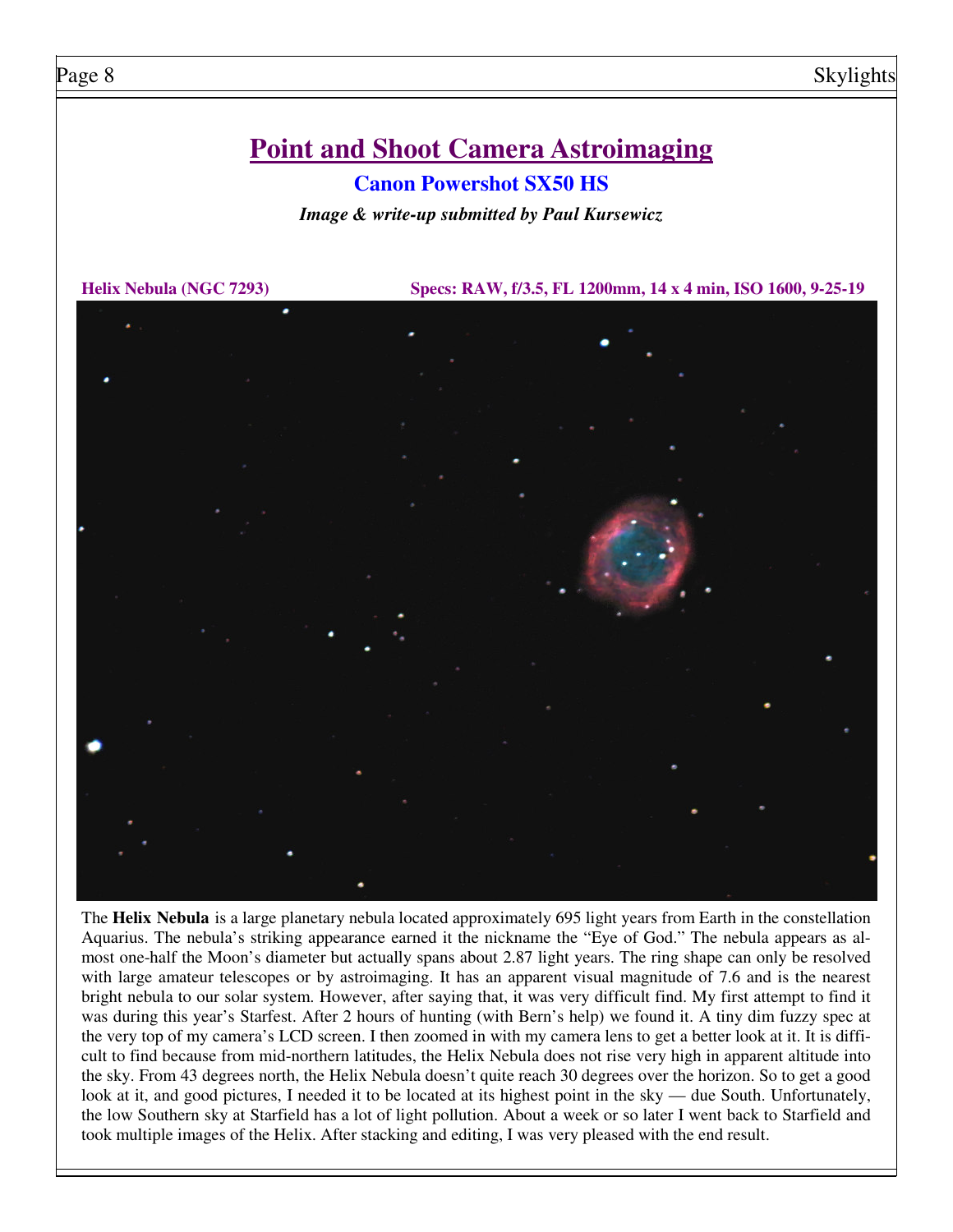ම

# **@@@@@@@@@@@@@@@@@**@ November**'**s Guest Speaker

### *Submitted by Chase Delaney*

"Dr. Julie Ziffer will present a talk to ASNNE "On Understanding the Role of Water in Our Solar System" at our next club meeting, November 1st at 7:30pm. Dr. Ziffer's presentation will delve into research on habitability in th solar system and its relationship to the formation of and processing of water containing compounds. Dr. Ziffer will also discuss her recent experiences at a Tibetan Monastery, located in India, where she taught astronomy to Monks this past summer."



Julie Ziffer Ph.D. Professor of Physics

For more information about Professor Ziffer go to the following link: https://usm.maine.edu/phy/julie-ziffer

**@@@@@@@@@@@@@@@@@@**@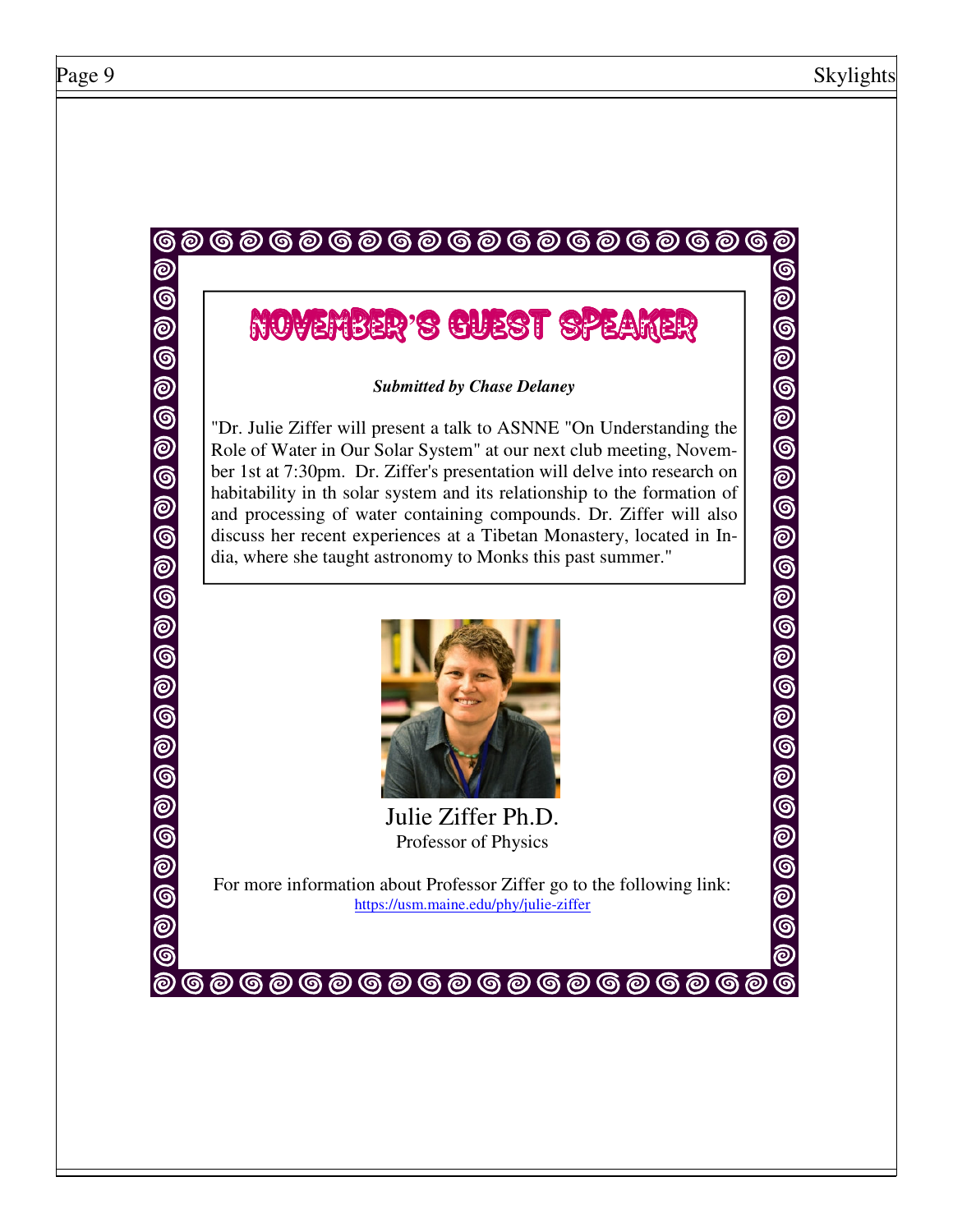| <b>Club Meeting &amp; Star Party Dates</b> |                                                                                                                                                                                                                                                                                                                                                                                                                                                                                                                                                                                                                                                                                                                                                                                                                                                                                                                                                                                                                                                         |                                                         |
|--------------------------------------------|---------------------------------------------------------------------------------------------------------------------------------------------------------------------------------------------------------------------------------------------------------------------------------------------------------------------------------------------------------------------------------------------------------------------------------------------------------------------------------------------------------------------------------------------------------------------------------------------------------------------------------------------------------------------------------------------------------------------------------------------------------------------------------------------------------------------------------------------------------------------------------------------------------------------------------------------------------------------------------------------------------------------------------------------------------|---------------------------------------------------------|
| Date                                       | Subject                                                                                                                                                                                                                                                                                                                                                                                                                                                                                                                                                                                                                                                                                                                                                                                                                                                                                                                                                                                                                                                 | Location                                                |
| Nov 1<br><b>Last Month</b>                 | <b>ASNNE Club Meeting:</b><br><b>Business Meeting 6:30 PM</b><br><b>Beginners Class 7:00 - 7:30 PM (TBD)</b><br><b>Regular Meeting 7:30-9:30 PM</b><br>Guest speaker/topic - Dr. Julie Ziffer.<br>Dr. Ziffer's presentation will be "On Understanding the<br>Role of Water in Our Solar System." For more information<br>see page 9.<br><b>Bernie Reim - What's UP</b><br>Astro Shorts: (news, stories, reports, questions, photos)<br>Last month Dr. Andrew Jordan gave a presentation on<br>NASA's Lunar Reconnaissance Orbiter (LRO).<br>Dr. Jordan is a research Scientist at the University of<br>New Hampshire's Institute for the Study of Earth, Oceans,<br>and Space. He is also a Co-Investigator on NASA's<br>Lunar Reconnaissance Orbiter (LRO) mission, which<br>carries a UNH instrument: the Cosmic Ray Telescope for<br>the Effects of Radiation (CRaTER). Dr. Jordan summarized<br>how the spacecraft was built and tested. He then give an<br>update about how it has changed our view of the Moon and<br>its radiation environment." | The New School, Kennebunk, Me.                          |
| <b>TBD</b>                                 | <b>Club/Public Star Party: TBD</b>                                                                                                                                                                                                                                                                                                                                                                                                                                                                                                                                                                                                                                                                                                                                                                                                                                                                                                                                                                                                                      | Talmage Observatory at Starfield<br>West Kennebunk, Me. |

# **Directions to ASNNE event locations**

**Directions to The New School in Kennebunck** [38 York Street (Rt1) Kennebunk, ME]

For directions to The New School you can use this link to the ASNNE NSN page and then click on "get directions" from the meeting location. Enter your starting location to generate a road map with complete directions. It works great. http://nightsky.jpl.nasa.gov/club-view.cfm?Club\_ID=137

### **Directions to Talmage Observatory at Starfield** [Alewive Road, Kennebunk, ME]

#### **From North:**

Get off turnpike at exit 32, (Biddeford) turn right on Rt 111. Go 5 miles and turn left on Rt 35. Go 2 miles on Rt 35 over Kennebunk River to very sharp 90 degree left turn. The entrance to the Starfield Observatory site is at the telephone pole at the beginning of the large field on the left. Look for the ASNNE sign on the pole.

#### **From South:**

Get off the turnpike at exit 25 in Kennebunk. After toll both turn right on Rt 35. Go up over the turnpike and immediately turn right on Rt 35. About 4 miles along you will crest a hill and see a large field on your right. Continue until you reach the end of the field. Turn right into the Starfield Observatory site at the last telephone pole along the field. Look for the ASNNE sign on the pole. If you come to a very sharp 90 degree right turn you have just passed the field.